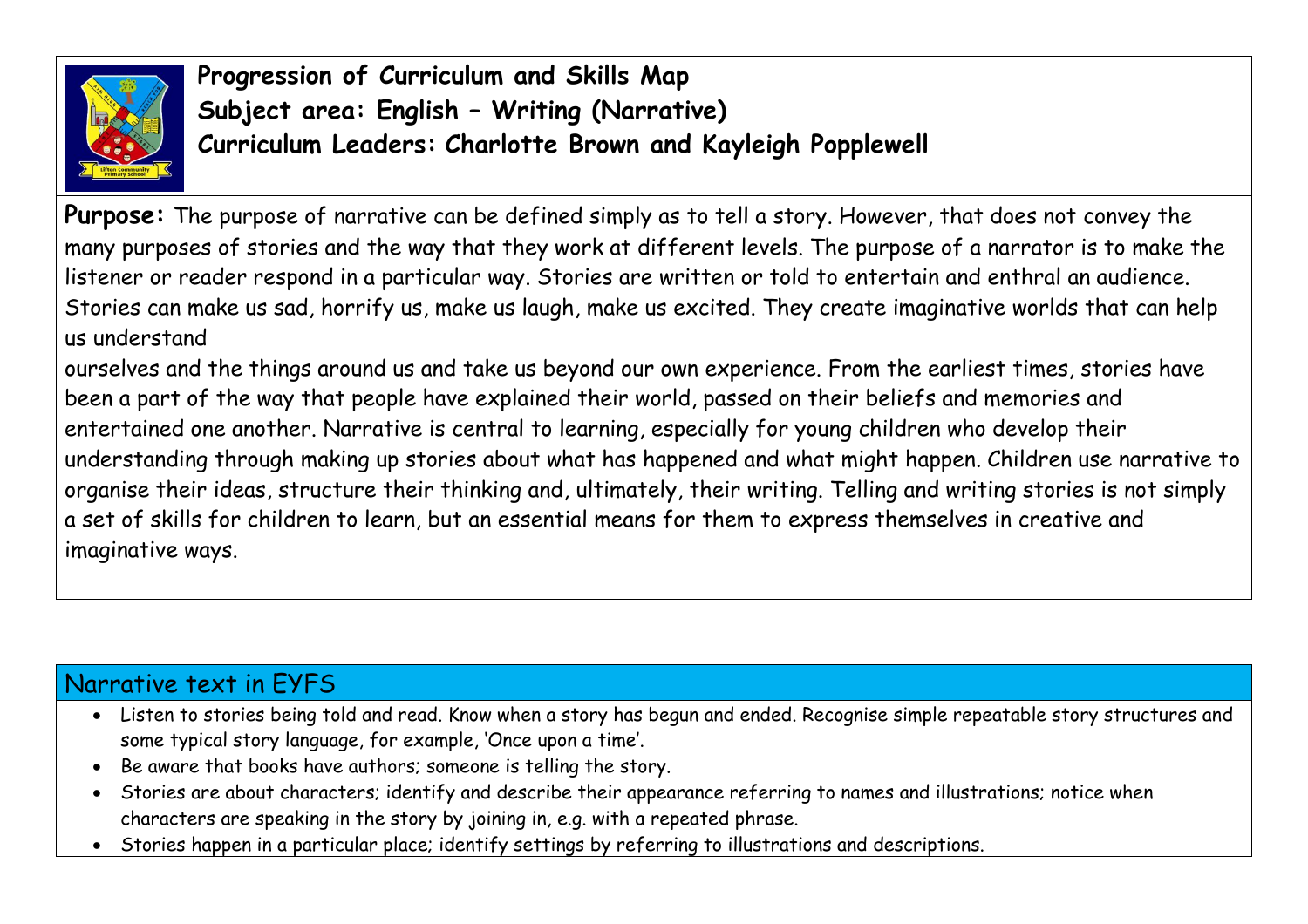- Turn stories into play using puppets, toys, costumes and props; imagine and re-create roles; re-tell narratives using patterns from listening and reading; tell a story about a central character; experiment with story language by using familiar words and phrases from stories in re-telling and play.
- Attempt own writing for various purposes, using features of different forms, including stories.

| Narrative texts in Year 1                                                                                                                                                                                                                                                                                                                                                                                                                                                                                                                          |                                                                                                                                                                                                                                                                                                                                                                                                                                                                                                                                                                                                                                                                                                                                                                                                                                                       |                                                                                                                                                                                                                                                                                                                                                                                                                                                                                                                                                                                                                                                                                                                                                                                  |
|----------------------------------------------------------------------------------------------------------------------------------------------------------------------------------------------------------------------------------------------------------------------------------------------------------------------------------------------------------------------------------------------------------------------------------------------------------------------------------------------------------------------------------------------------|-------------------------------------------------------------------------------------------------------------------------------------------------------------------------------------------------------------------------------------------------------------------------------------------------------------------------------------------------------------------------------------------------------------------------------------------------------------------------------------------------------------------------------------------------------------------------------------------------------------------------------------------------------------------------------------------------------------------------------------------------------------------------------------------------------------------------------------------------------|----------------------------------------------------------------------------------------------------------------------------------------------------------------------------------------------------------------------------------------------------------------------------------------------------------------------------------------------------------------------------------------------------------------------------------------------------------------------------------------------------------------------------------------------------------------------------------------------------------------------------------------------------------------------------------------------------------------------------------------------------------------------------------|
| Generic Text Features                                                                                                                                                                                                                                                                                                                                                                                                                                                                                                                              | <b>Grammatical Features</b>                                                                                                                                                                                                                                                                                                                                                                                                                                                                                                                                                                                                                                                                                                                                                                                                                           | Planning and preparation                                                                                                                                                                                                                                                                                                                                                                                                                                                                                                                                                                                                                                                                                                                                                         |
| Simple narratives and retellings are<br>$\bullet$<br>told/written in first or third person.<br>Simple narratives are told/written<br>$\bullet$<br>in past tense.<br>Events are sequenced to create<br>$\bullet$<br>texts that make sense.<br>The main participants are human or<br>$\bullet$<br>animal.<br>Simple narratives use typical<br>characters, settings and events<br>whether imagined or real.<br>'Story language' (e.g. once upon a<br>$\bullet$<br>time, later that day etc.) may be<br>used to create purposeful sounding<br>writing. | Stories are often written in the<br>$\bullet$<br>third person and past tense e.g.<br>Goldilocks ate the porridge;<br>Goldilocks broke the chair; She fell<br>asleep in Baby Bear's bed.<br>Personal recounts and retellings<br>$\bullet$<br>often use the first person and past<br>tense, e.g. I had tea at my Granny's<br>house on Saturday; We went to the<br>park after school.<br>Sentences are demarcated using<br>$\bullet$<br>full-stops, capital letters and<br>finger spaces.<br>Use of conjunctions e.g. and  to join<br>$\bullet$<br>ideas and create variety in the<br>sentence structure.<br>Use of exclamation marks to<br>$\bullet$<br>indicate emotions such as surprise or<br>shock e.g. Help! Oh no!<br>Question marks can be used to form<br>questions, e.g. I said to Mum can I<br>have a biscuit? Who are you? Said<br>the wolf. | • Listen to stories and narrative texts<br>that use the features required for<br>the writing.<br>Think about the intended audience<br>$\bullet$<br>and the purpose of the story (e.g. to<br>scare, amuse, teach a moral) so<br>that plans are shaped to satisfy the<br>audience and purpose.<br>Make plans and props based on the<br>$\bullet$<br>story or narrative that has been<br>shared.<br>Recognise and use 'story language'<br>$\bullet$<br>e.g. Once upon a time, later that day,<br>happily ever after etc.<br>Tell and retell stories orally using<br>$\bullet$<br>props and plans for assistance (e.g.<br>story maps, puppets, pictures) and<br>through drama activities.<br>Think, say and write sentences to<br>tell the story or narrative in their<br>own words. |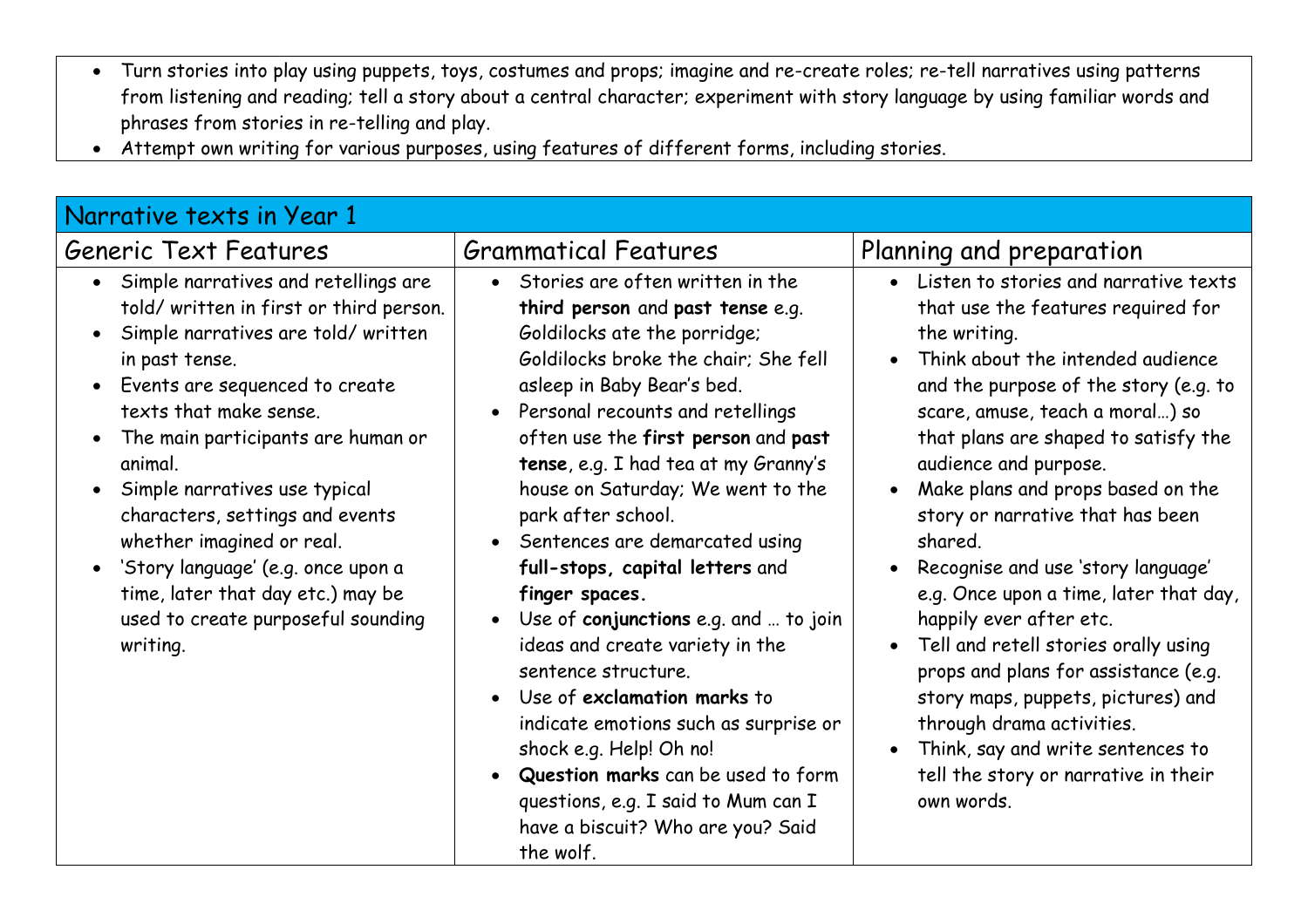| • Use of the personal pronoun 'I' to<br>retell personal narratives, e.g. I went<br>to the park yesterday.<br>Alan Peat sentences:<br>- All the W's sentences<br>- List sentences | Reread the completed narrative<br>aloud, for example, to a partner,<br>small group or the teacher. |
|----------------------------------------------------------------------------------------------------------------------------------------------------------------------------------|----------------------------------------------------------------------------------------------------|
|----------------------------------------------------------------------------------------------------------------------------------------------------------------------------------|----------------------------------------------------------------------------------------------------|

| Narrative texts in Year 2                                                                                                                                                                                                                                                                                                                                                                                                      |                                                                                                                                                                                                                                                                                                                                             |                                                                                                                                                                                                                                                                                                                                                                                               |
|--------------------------------------------------------------------------------------------------------------------------------------------------------------------------------------------------------------------------------------------------------------------------------------------------------------------------------------------------------------------------------------------------------------------------------|---------------------------------------------------------------------------------------------------------------------------------------------------------------------------------------------------------------------------------------------------------------------------------------------------------------------------------------------|-----------------------------------------------------------------------------------------------------------------------------------------------------------------------------------------------------------------------------------------------------------------------------------------------------------------------------------------------------------------------------------------------|
| Generic Text Features                                                                                                                                                                                                                                                                                                                                                                                                          | <b>Grammatical Features</b>                                                                                                                                                                                                                                                                                                                 | Planning and preparation                                                                                                                                                                                                                                                                                                                                                                      |
| • Narratives and retellings are told/<br>written in first or third person<br>• Narratives and retellings are told/<br>written in past tense<br>• Events are sequenced to create<br>texts that make sense.<br>• The main participants are human or<br>animal. They are simply developed as<br>either good or bad characters.<br>• Simple narratives use typical<br>characters, settings and events<br>whether imagined or real. | • Stories are often written in the<br>third person and past tense e.g.<br>Goldilocks ate the porridge;<br>Goldilocks broke the chair; She fell<br>asleep in Baby Bear's bed.<br>• The past progressive form of verbs<br>can be used, e.g. the Billy Goats<br>Gruff were eating, Rapunzel was<br>hoping someone would come and<br>rescue her | • Listen to stories and narrative texts<br>that use the features required for<br>the writing.<br>Think about the intended audience<br>$\bullet$<br>and the purpose of the story (e.g. to<br>scare, amuse, teach a moral) so<br>that plans are shaped to satisfy the<br>audience and purpose.<br>Make plans and props based on the<br>$\bullet$<br>story or narrative that has been<br>shared. |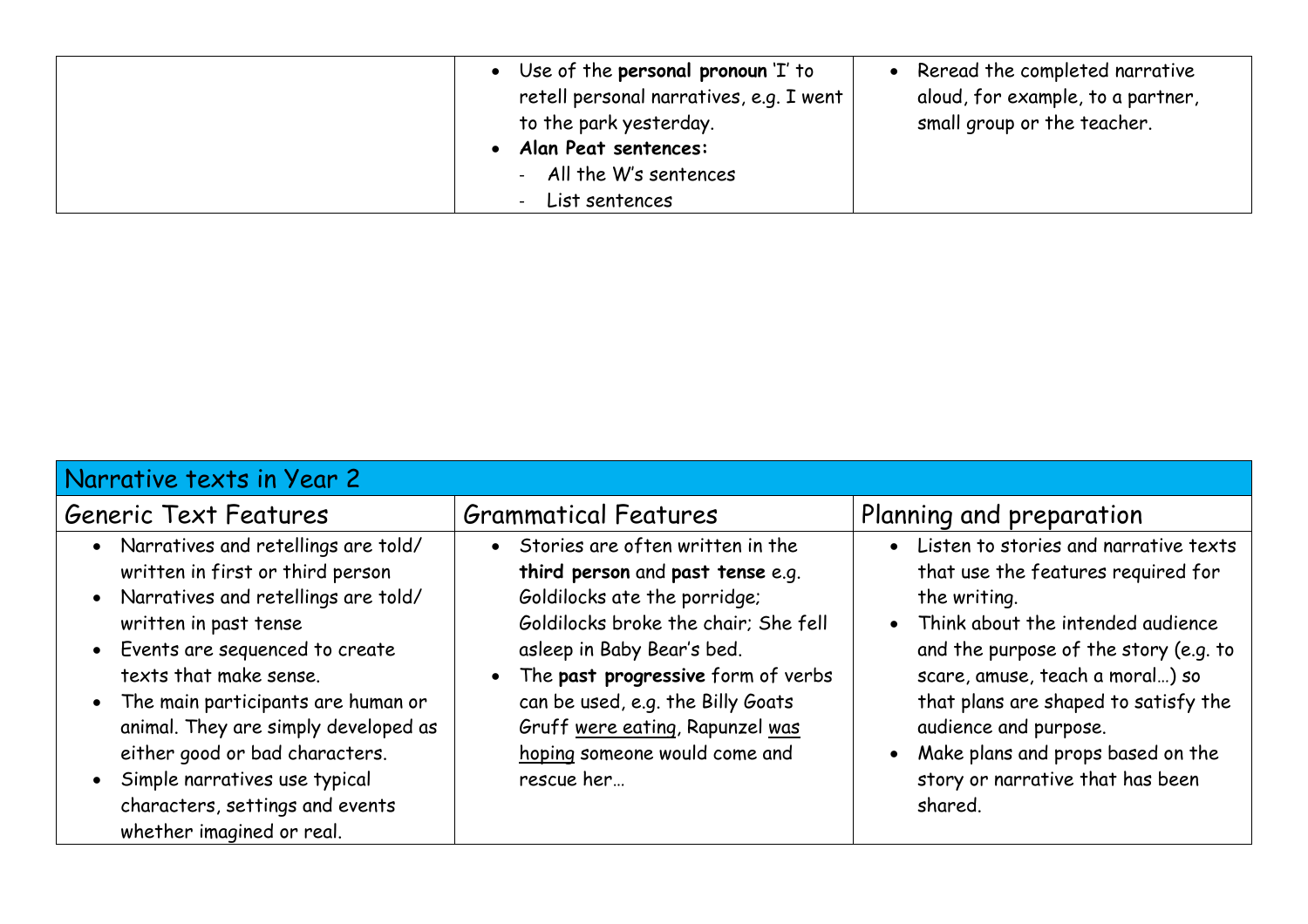- Language choices help create realistic sounding narratives. e.g. adverbs, adjectives, precise nouns (turquoise instead of blue, jumper instead of top, policeman instead of man) etc.
- **Apostrophes can be used for possession**, e.g. Granny's house, baby bear's bed.
- **Apostrophes to show contraction** can be used, e.g. Goldilocks couldn't believe her eyes.
- Personal retellings often use the **first person** and **past tense**, e.g. I had tea at my Granny's house on Saturday; We went to the park after school.
- Sentences are demarcated using **full-stops, capital letters** and **finger spaces.**
- Use of **conjunctions** e.g. and, so, because, when, if, that, or, but … to join ideas and enable subordination of ideas.
- Use of **exclamation marks** to indicate emotions such as surprise or shock e.g. Help! Oh no! and to form **exclamative sentence**s, e.g. How amazing was that!, What an incredible sight!
- **Question marks** can be used to form questions, including rhetorical questions used to engage the reader.
- **Adjectives** including **comparative adjectives** are used to aid description and make comparisons,
- Recognise and use 'story language' e.g. Once upon a time, later that day, happily ever after etc.
- Tell and retell stories orally using props and plans for assistance (e.g. story maps, puppets, pictures) and through drama activities.
- Think, say and write sentences to tell the story or narrative in their own words.
- Write narratives using their plans.
- Edit, proofread and amend their writing based on their own thoughts and those of their peers and teachers.
- Reread completed narratives aloud, for example, to a partner, small group or the teacher.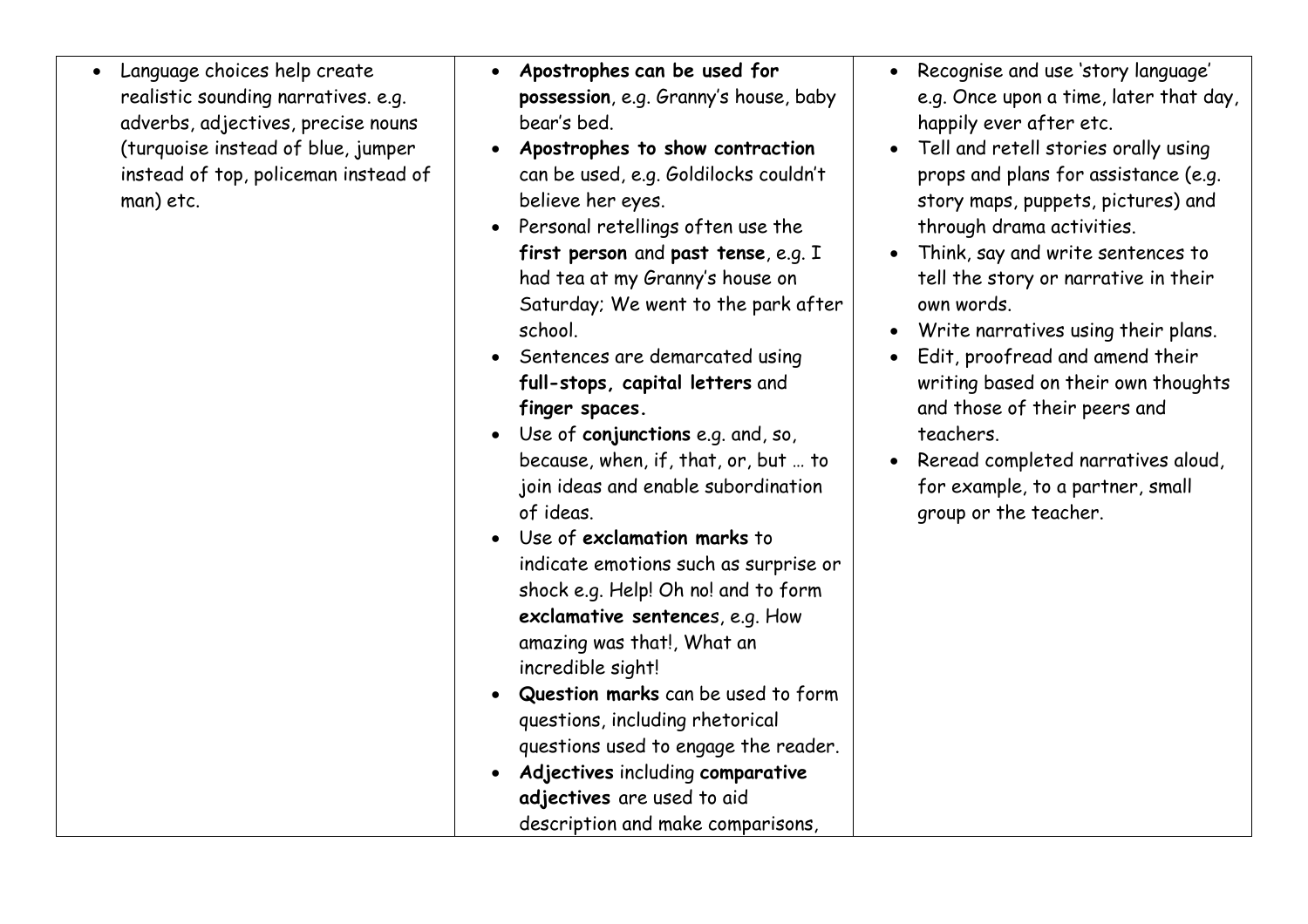|--|

| Narrative texts in Year 3                                                                                                                                                                                                                                                                                 |                                                                                                                                                                                                                                                                                                                                                        |                                                                                                                                                                                                                                                                                         |
|-----------------------------------------------------------------------------------------------------------------------------------------------------------------------------------------------------------------------------------------------------------------------------------------------------------|--------------------------------------------------------------------------------------------------------------------------------------------------------------------------------------------------------------------------------------------------------------------------------------------------------------------------------------------------------|-----------------------------------------------------------------------------------------------------------------------------------------------------------------------------------------------------------------------------------------------------------------------------------------|
| Generic Text Features                                                                                                                                                                                                                                                                                     | <b>Grammatical Features</b>                                                                                                                                                                                                                                                                                                                            | Planning and preparation                                                                                                                                                                                                                                                                |
| • Narratives and retellings are told/<br>written in first or third person<br>• Narratives and retellings are written<br>in past tense, occasionally these are<br>told in the present tense.<br>• Events are sequenced to create<br>chronological plots through the use<br>of adverbials and prepositions. | Paragraphs are useful for organising<br>$\bullet$<br>the narrative into logical sections,<br>e.g. paragraphs about the setting or<br>characters, or paragraphs used to<br>denote the passage of time.<br>Adverbs e.g. first, then, after that,<br>$\bullet$<br>finally are useful for denoting<br>shifts in time and for structuring<br>the narrative. | Read stories and narrative texts<br>$\bullet$<br>that use the features required for<br>the writing.<br>• Think about the intended audience<br>and the purpose of the story (e.g. to<br>scare, amuse, teach a moral) so<br>that plans are shaped to satisfy the<br>audience and purpose. |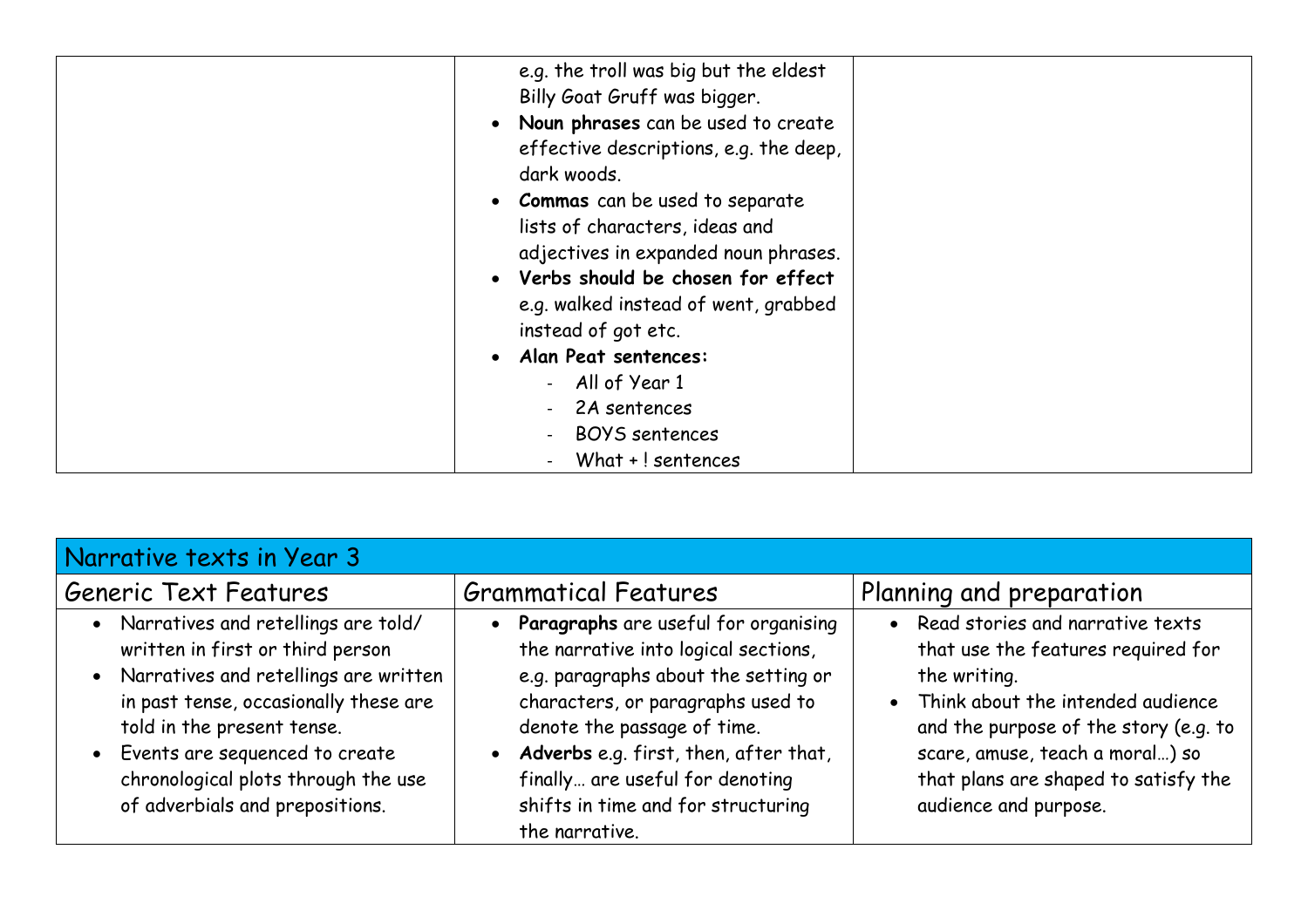- Descriptions, including those of settings, are developed through the use of adverbials, e.g. in the deep dark woods…
- Narratives use typical characters, settings and events whether imagined or real.
- Dialogue begins to be used to convey characters' thoughts and to move the narrative forward.
- Language choices help create realistic sounding narratives. e.g. adverbs, adjectives, precise nouns (turquoise instead of blue, jumper instead of top, policeman instead of man), expressive verbs (e.g shouted/muttered instead of said etc.)
- The use of **conjunctions** e.g. when, before,
- after, while, so, because…enables causation to be included in the narrative.
- Using **prepositions** e.g. before, after, during, after, before, in, because of… enables the passage of time to be shown in the narrative and the narrative to be moved on.
- **Present perfect form** of verbs can be used within dialogue or a character's thoughts, e.g. What has happened to us? What have you done? They have forgotten me…
- **Headings and subheadings** can be used to indicate sections in the narrative, e.g. Chapter 1; How it all began; the story comes to a close… etc.
- **Inverted commas can be used to punctuate** direct speech this allows characters to interact and the story to be developed.
- **Noun phrases** can be used to create effective descriptions, e.g. the deep, dark woods.
- **Verbs and adverbs should be chosen for effect** e.g. shouted/muttered instead of said; angrily/quietly etc. to show rather
- Make plans that include limited number of characters and describe a few key details that show something of their personalities.
- Compose and rehearse sentences or parts of stories orally to check for sense.
- Recognise and use narrative language e.g. On a cold Winter's day, Dear Diary, And after all that…etc.
- Make use of ideas from reading e.g. using repetition to create an effect.
- Try to show rather than tell, for example, show how the character feels by what they say or do.
- Write narratives using their plans.
- Reread completed narratives aloud, e.g. to a partner, small group.
- Edit, proofread and amend their writing based on their own thoughts and those of their peers and teachers.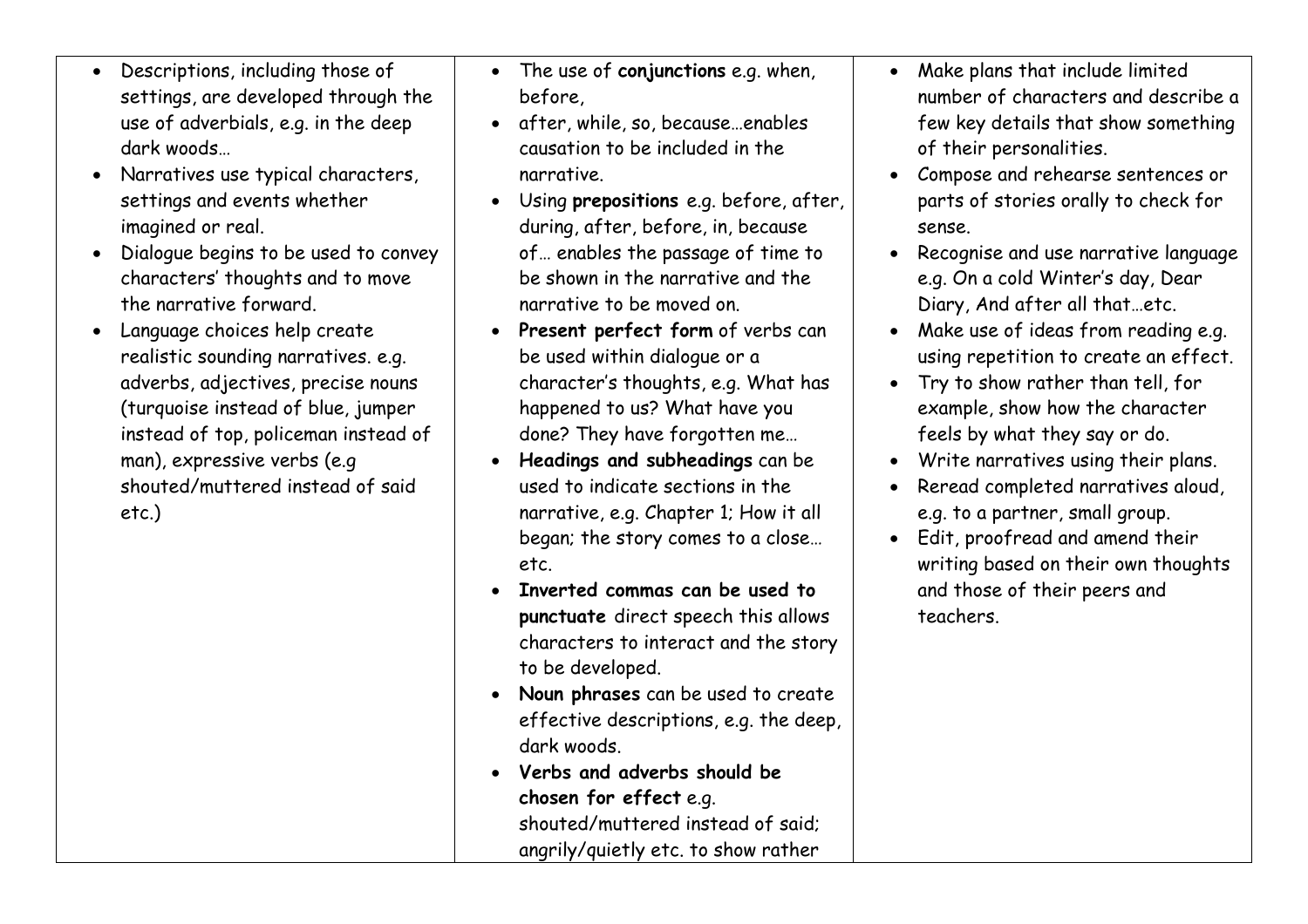| than tell how characters feel and<br>behave.<br>• Cohesion can be created, and<br>repetition avoided through the use<br>of nouns and pronouns e.g. Sammy<br>and John they the boys<br>Alan Peat sentences:<br>$\bullet$ |  |
|-------------------------------------------------------------------------------------------------------------------------------------------------------------------------------------------------------------------------|--|
| - all $Y1$ and 2<br>- If, if, if, then sentences<br>Double -ly sentences<br>- Paired conjunctions sentences<br>Simile sentences                                                                                         |  |

| Narrative Texts in Year 4                                                                                                                                                                                                                                                                                                                                                                                                                                                                                                     |                                                                                                                                                                                                                                                                                                                                                                                                                                                                                                                                         |                                                                                                                                                                                                                                                                                                                                                                                                                                     |
|-------------------------------------------------------------------------------------------------------------------------------------------------------------------------------------------------------------------------------------------------------------------------------------------------------------------------------------------------------------------------------------------------------------------------------------------------------------------------------------------------------------------------------|-----------------------------------------------------------------------------------------------------------------------------------------------------------------------------------------------------------------------------------------------------------------------------------------------------------------------------------------------------------------------------------------------------------------------------------------------------------------------------------------------------------------------------------------|-------------------------------------------------------------------------------------------------------------------------------------------------------------------------------------------------------------------------------------------------------------------------------------------------------------------------------------------------------------------------------------------------------------------------------------|
| Generic Text Features                                                                                                                                                                                                                                                                                                                                                                                                                                                                                                         | <b>Grammatical Features</b>                                                                                                                                                                                                                                                                                                                                                                                                                                                                                                             | Planning and preparation                                                                                                                                                                                                                                                                                                                                                                                                            |
| Narratives and retellings are written<br>$\bullet$<br>in the first or third person.<br>Narratives and retellings are written<br>$\bullet$<br>in the past tense, occasionally these<br>are told in the present tense.<br>• Events are sequenced to create<br>chronology through the use of<br>adverbials and prepositions<br>Descriptions, including those of<br>settings, are developed through the<br>use of adverbials, e.g. in the deep<br>dark woods<br>Narratives use typical characters,<br>settings and events whether | The third person and past tense are<br>$\bullet$<br>used. This can include the past<br>progressive (e.g. the Billy Goats<br>Gruff were eating), Present perfect<br>(e.g. What have you done?).<br>• Standard English forms of verb<br>inflections are used instead of local<br>spoken forms, e.g. 'we were' instead<br>of 'we was', 'we did that' rather than<br>'we done that'.<br>• Fronted adverbials can be used e.g.<br>During the night, in a distant<br>field These should be punctuated<br>using a comma. The use of adverbials | • Read narrative texts that use the<br>features required for the writing.<br>Think about the intended audience<br>$\bullet$<br>and the purpose of the story (e.g. to<br>scare, amuse, teach a moral) so<br>that plans are shaped to satisfy the<br>audience and purpose.<br>Make plans that include key events,<br>being<br>sure that all the events lead towards<br>the<br>ending.<br>• Plan a limited number of characters<br>and |
| imagined or real.                                                                                                                                                                                                                                                                                                                                                                                                                                                                                                             | e.g. therefore, however cerates                                                                                                                                                                                                                                                                                                                                                                                                                                                                                                         |                                                                                                                                                                                                                                                                                                                                                                                                                                     |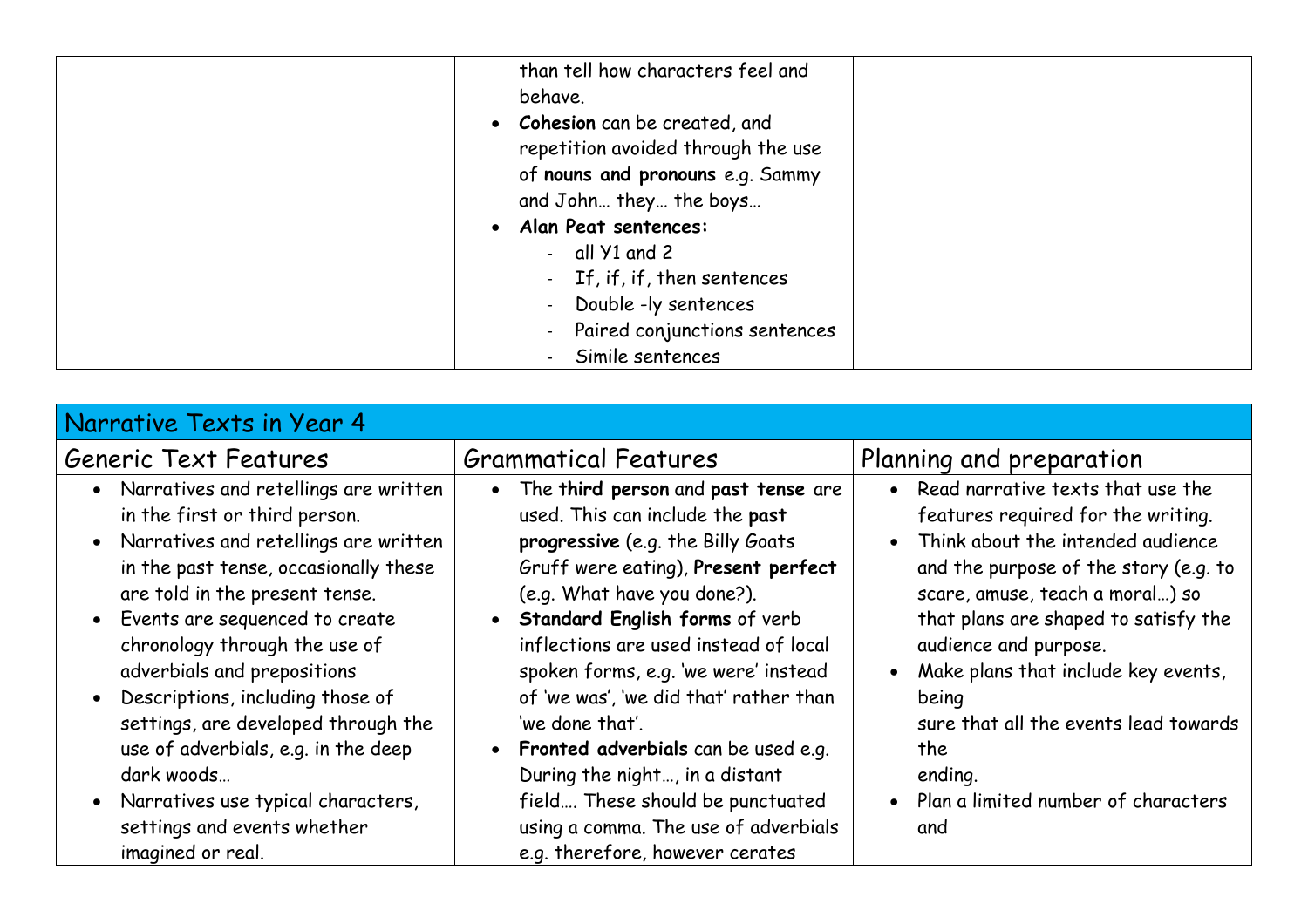- Dialogue is used to convey characters' thoughts and to move the narrative forward.
- Language choices help create realistic sounding narratives. e.g. adverbs, adjectives, precise nouns, expressive verbs and figurative language etc.

## **cohesion within and across paragraphs.**

- **Cohesion** can also be created, and repetition avoided through the use of nouns and **pronouns** e.g. Sammy and John… they… the boys…
- **Paragraphs** are useful for organising the narrative into logical sections.
- **Verbs and adverbs should be chosen for**

**effect** e.g. shouted/muttered instead of said; angrily/quietly etc. to show rather than tell how characters feel and behave.

• The use of **conjunctions** e.g. when, before,

after, while, so, because…enables causation to be included in the narrative.

- Descriptions can be developed through the effective use of **expanded noun phrases** e.g. the big blue bird (expanded with adjectives); oak tree (tree modified with a noun); the teacher with the curly hair (noun modified with preposition).
- **The full range of speech punctuation can be used to indicate dialogue** this allows characters to interact and the story to be

describe a few key details that show something about their personalities.

- Make use of ideas from reading, e.g. using adverbial phrases to describe settings and characters or rhetorical questions to engage the reader.
- Recognise and use narrative language e.g. On a cold Winter's day, Dear Diary, And after all that… etc.
- Try to show rather than tell, for example,

show how a character feels by what they say or do.

- Write narratives using their plans.
- Edit, proofread and amend their writing

based on their own thoughts and those of

their peers and teachers.

• Reread completed narratives aloud, e.g. to a partner, small group.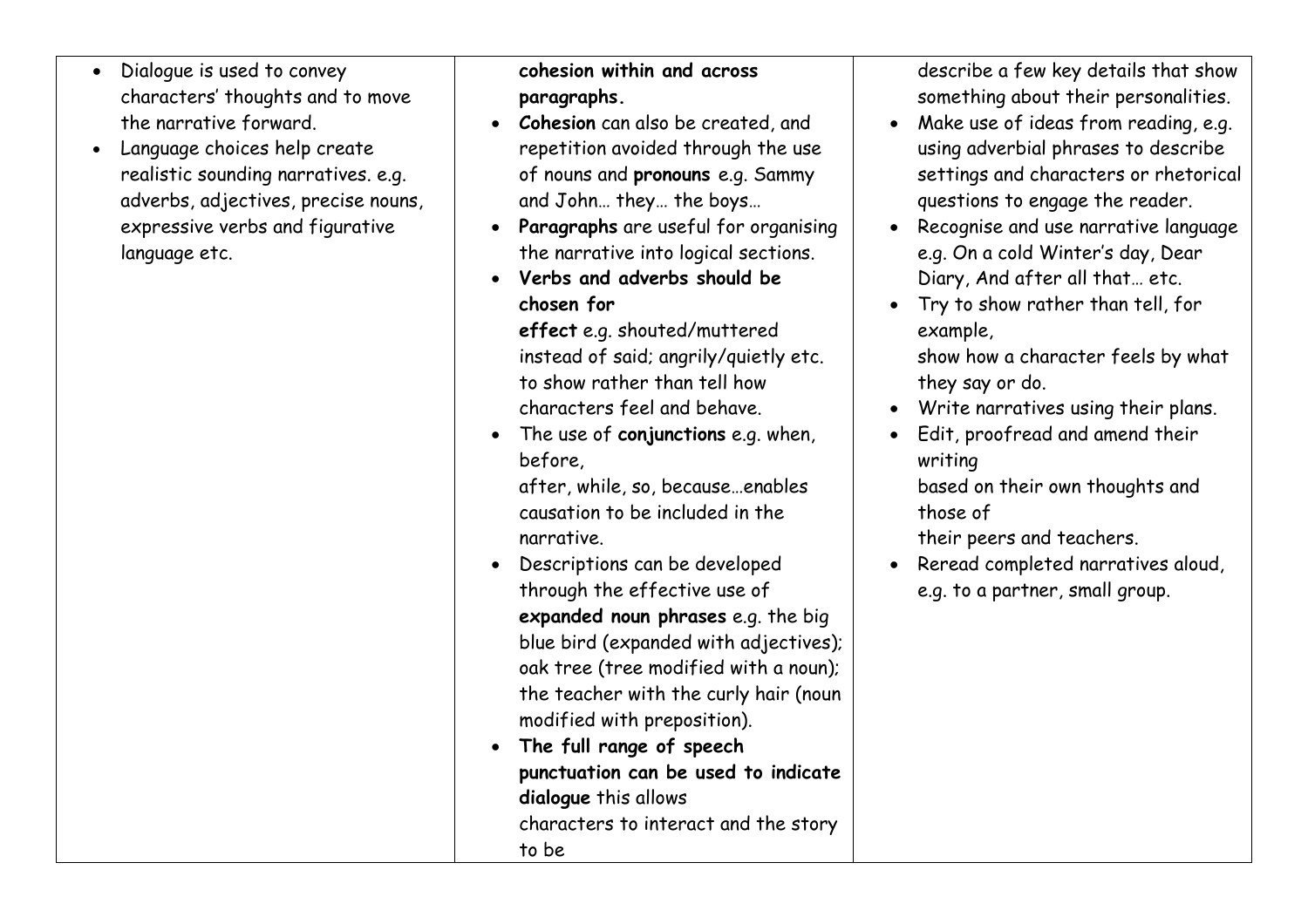| developed.                                                  |  |
|-------------------------------------------------------------|--|
| Apostrophes can be used to<br>$\bullet$                     |  |
| indicate plural possession e.g. The                         |  |
| girls' names, the children's mother,                        |  |
| the aliens' spaceship.                                      |  |
| Alan Peat sentences:<br>$\bullet$                           |  |
| $-$ All $\sqrt{5}$ 1-3                                      |  |
| - 2 adjective pairs sentences                               |  |
| - 3 ed sentences                                            |  |
| Emotion word, comma sentences<br>$\mathbf{L}^{\mathcal{A}}$ |  |
| - Personification of weather                                |  |
| sentences / This is that sentences                          |  |
| - Last word, first word sentences                           |  |
| Then & Now sentences                                        |  |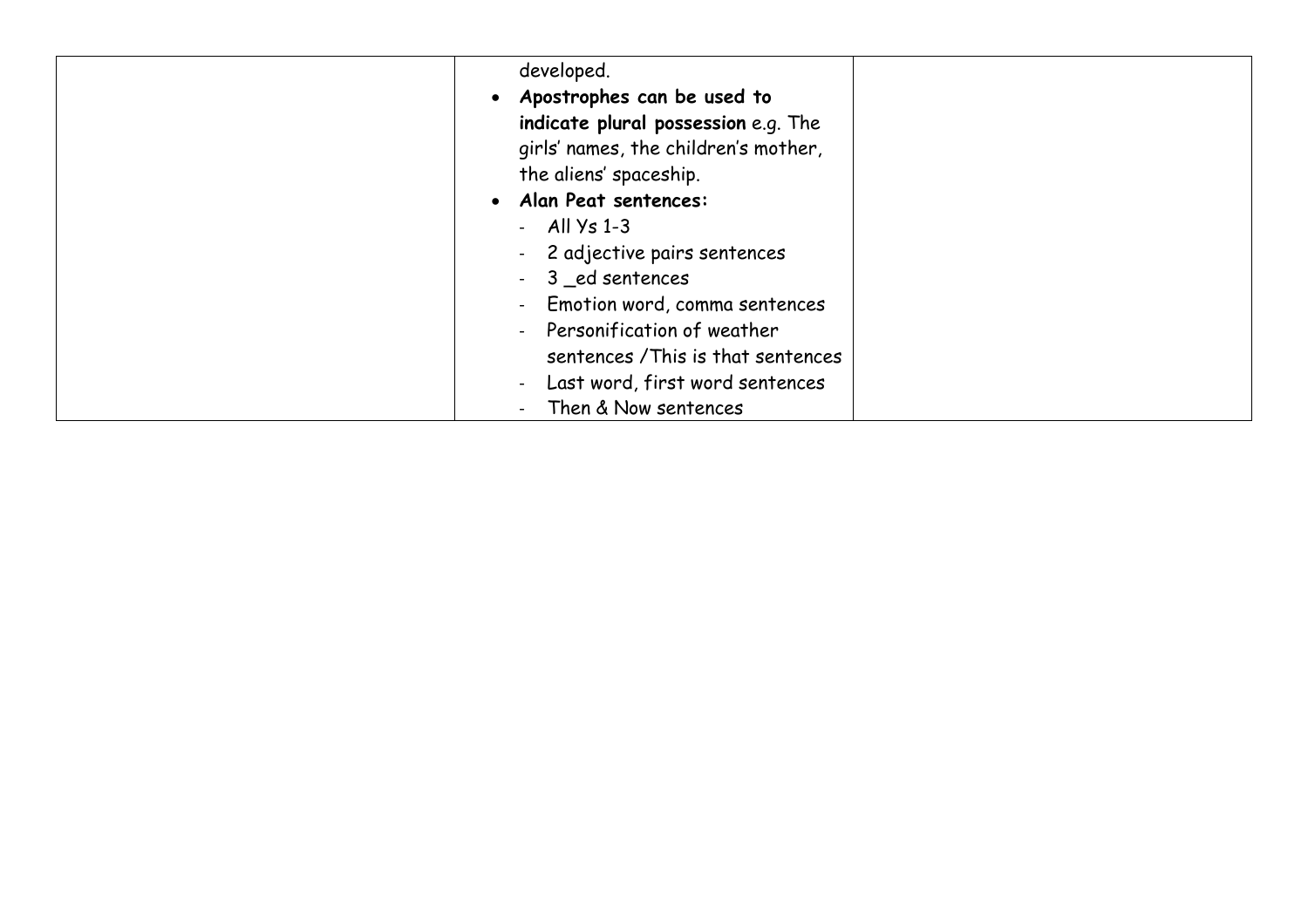| Narrative Texts in Year 5                                                                                                                                                                                                                                                                                                                                                                                                                                                                                                                                                                                                                                          |                                                                                                                                                                                                                                                                                                                                                                                                                                                                                                                                                                                                                                                                                                                                                                                                                                                                                                                          |                                                                                                                                                                                                                                                                                                                                                                                                                                                                                                                                                                                                                                                                                                                                                                                                                                                                                       |
|--------------------------------------------------------------------------------------------------------------------------------------------------------------------------------------------------------------------------------------------------------------------------------------------------------------------------------------------------------------------------------------------------------------------------------------------------------------------------------------------------------------------------------------------------------------------------------------------------------------------------------------------------------------------|--------------------------------------------------------------------------------------------------------------------------------------------------------------------------------------------------------------------------------------------------------------------------------------------------------------------------------------------------------------------------------------------------------------------------------------------------------------------------------------------------------------------------------------------------------------------------------------------------------------------------------------------------------------------------------------------------------------------------------------------------------------------------------------------------------------------------------------------------------------------------------------------------------------------------|---------------------------------------------------------------------------------------------------------------------------------------------------------------------------------------------------------------------------------------------------------------------------------------------------------------------------------------------------------------------------------------------------------------------------------------------------------------------------------------------------------------------------------------------------------------------------------------------------------------------------------------------------------------------------------------------------------------------------------------------------------------------------------------------------------------------------------------------------------------------------------------|
| Generic Text Features                                                                                                                                                                                                                                                                                                                                                                                                                                                                                                                                                                                                                                              | <b>Grammatical Features</b>                                                                                                                                                                                                                                                                                                                                                                                                                                                                                                                                                                                                                                                                                                                                                                                                                                                                                              | Planning and preparation                                                                                                                                                                                                                                                                                                                                                                                                                                                                                                                                                                                                                                                                                                                                                                                                                                                              |
| • Narratives and retellings are written<br>in first or third person.<br>Narratives and retellings are written<br>$\bullet$<br>in past tense, occasionally these are<br>told in the present tense.<br>Narratives are told sequentially and<br>$\bullet$<br>non sequentially (e.g. flashbacks)<br>through the use adverbials and<br>prepositions.<br>Descriptions of characters, setting,<br>and atmosphere are developed<br>through precise vocabulary choices<br>e.g. adverbs, adjectives, precise<br>nouns, expressive verbs and<br>figurative language.<br>Dialogue is used to convey<br>$\bullet$<br>characters' thoughts and to move<br>the narrative forward. | The third person and past tense are<br>$\bullet$<br>used. This can include the past<br>progressive (e.g. the Billy Goats<br>Gruff were eating), Present perfect<br>(e.g. What have you done?).<br>Opportunities also exist for the use<br>$\bullet$<br>of the past perfect e.g. The children<br>had triedearlier in the day, the<br>goblins had hidden and Past<br>perfect progressive forms e.g. the<br>children had been searching they<br>had been hoping to find the treasure<br>since they started on the quest<br><b>Adverbials</b> can be used e.g.<br>$\bullet$<br>therefore, however to create<br>cohesion within and across<br>paragraphs. These adverbials can<br>take the form of time (later), place<br>(nearby), and numbers (secondly).<br>Modals can be used to suggest<br>$\bullet$<br>degrees of possibility, e.g. They<br>should never have If they were<br>careful, the children might be able<br>to | • Read narrative texts that use the<br>features required for the writing.<br>Think about the intended audience<br>$\bullet$<br>and the purpose of the story (e.g. to<br>scare, amuse, teach a moral) so<br>that plans are shaped to satisfy the<br>audience and purpose.<br>Make plans that include key events,<br>$\bullet$<br>being<br>sure that all the events lead towards<br>the<br>ending.<br>• Plan a limited number of characters<br>and<br>describe a few key details that show<br>something about their personalities.<br>Make use of ideas from reading, e.g.<br>$\bullet$<br>using adverbial phrases to describe<br>settings and characters or rhetorical<br>questions to engage the reader.<br>Recognise and use narrative language<br>$\bullet$<br>e.g. On a cold Winter's day, Dear<br>Diary, And after all that etc.<br>Try to show rather than tell, for<br>example, |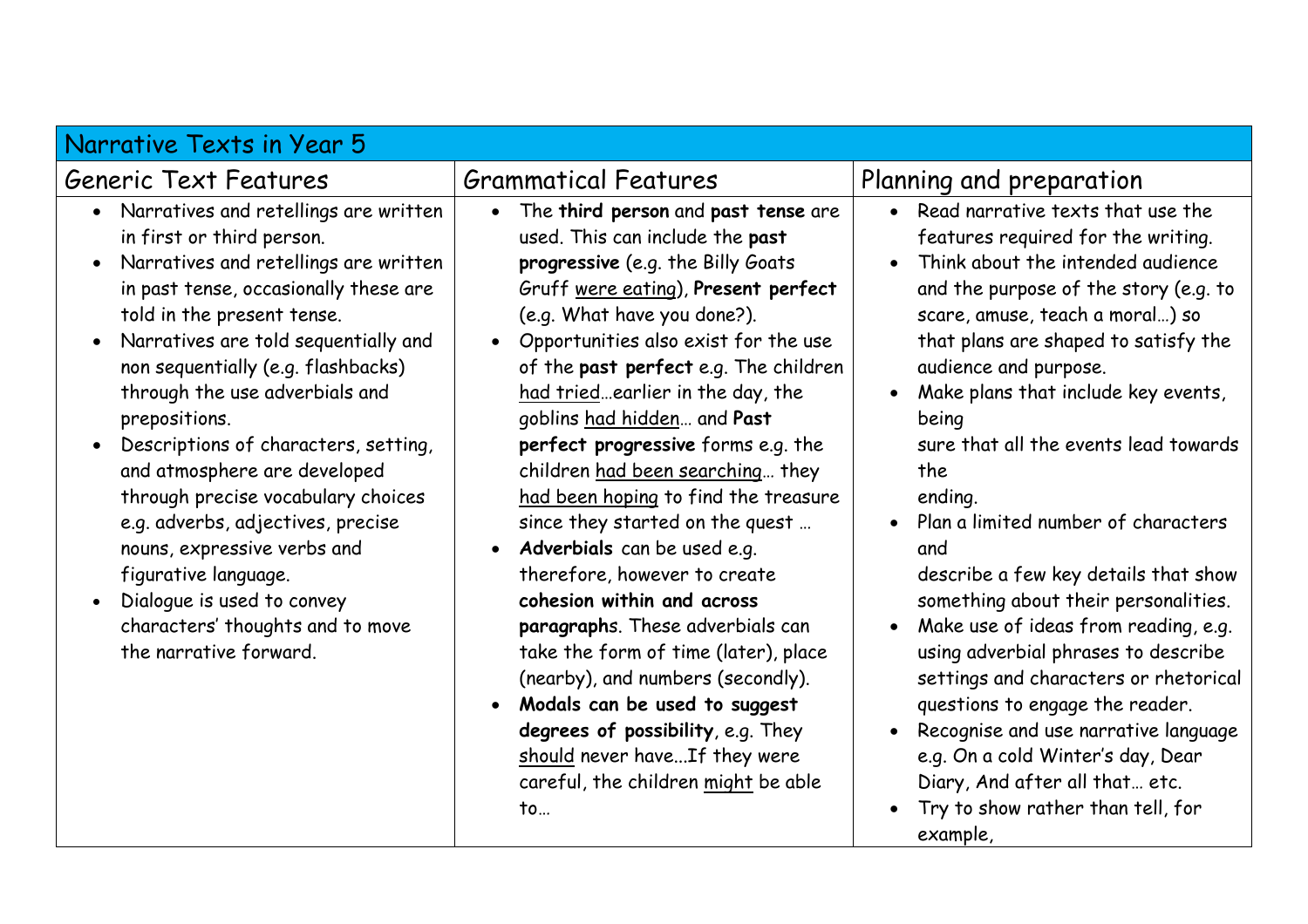| Adverbs of possibility can be used<br>$\bullet$<br>to suggest possibility, e.g. They were<br>probably going to be stuck there all<br>night, they were definitely on the<br>adventure of a lifetime<br>Parenthesis can be used to add<br>additional information through the<br>use of brackets, dashes or commas<br>e.g. using brackets for stage<br>instructions in a playscript<br>Layout devices can be used to<br>provide additional information and<br>guide the reader, e.g. Chapter 1, How<br>it all began, The story comes to a<br>close<br>Relative clauses can be used to add<br>further information, e.g. the witch,<br>who was ugly and green,The<br>treasure, which had been buried in a<br>chest this should include the use of<br>commas when required.<br>Alan Peat sentences:<br>All $\sqrt{5}$ 1-4<br>NOUN, who/ which/ where<br>sentences<br>Outside (inside) sentences<br>The more, the more sentences<br>Short sentences<br>ing, ed sentences | show how a character feels by what<br>they say or do.<br>• Write narratives using their plans.<br>Show how the main character has<br>developed as a result of the<br>narrative.<br>Edit, proofread and amend their<br>writing based on their own thoughts<br>and those of their peers and<br>teachers.<br>Read their completed narratives to<br>other children. |
|-------------------------------------------------------------------------------------------------------------------------------------------------------------------------------------------------------------------------------------------------------------------------------------------------------------------------------------------------------------------------------------------------------------------------------------------------------------------------------------------------------------------------------------------------------------------------------------------------------------------------------------------------------------------------------------------------------------------------------------------------------------------------------------------------------------------------------------------------------------------------------------------------------------------------------------------------------------------|-----------------------------------------------------------------------------------------------------------------------------------------------------------------------------------------------------------------------------------------------------------------------------------------------------------------------------------------------------------------|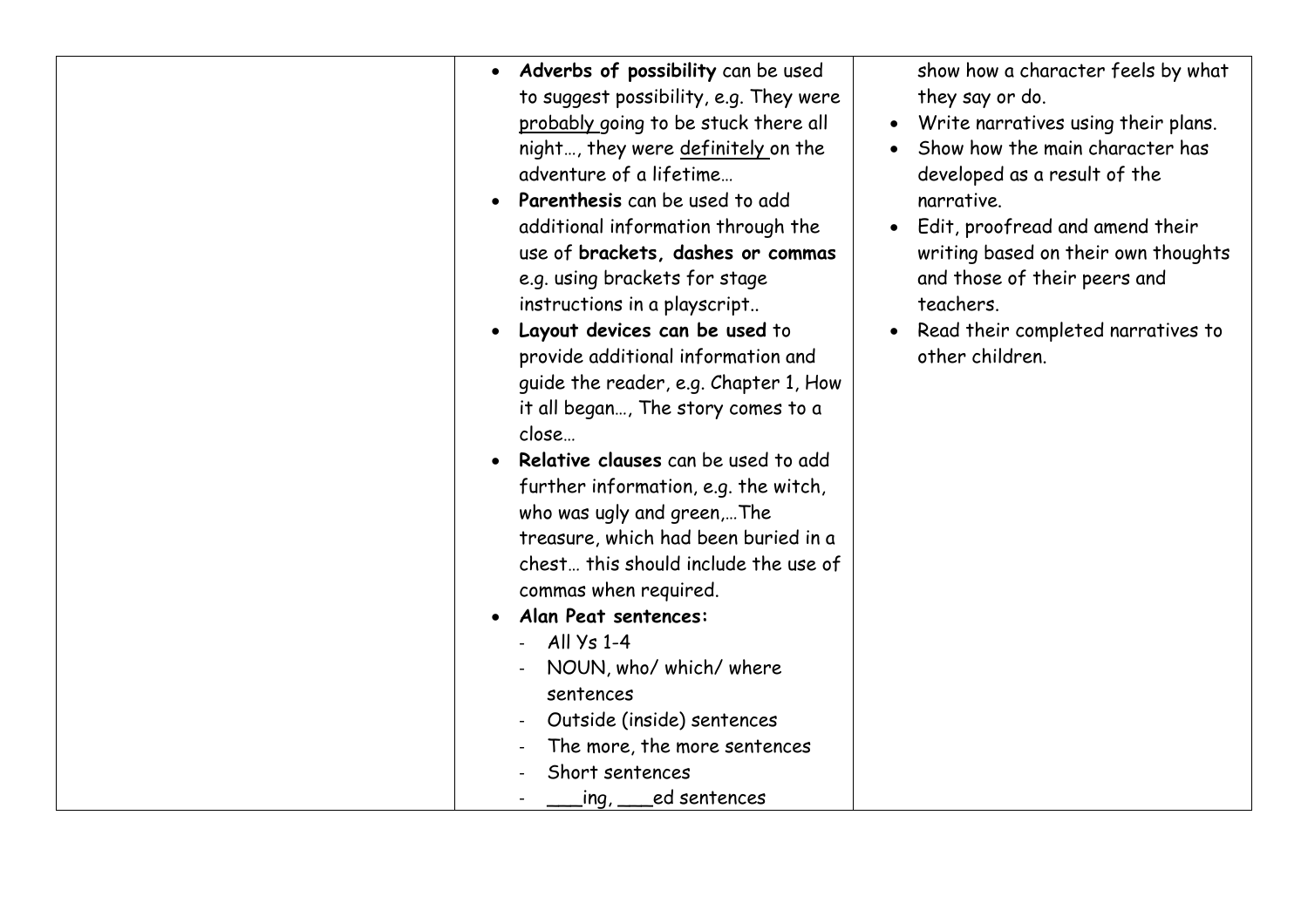| Narrative Texts in Year 6                                                                                                                                                                                                                                                                                                                                                                                                                                                                                                                                                                                                                             |                                                                                                                                                                                                                                                                                                                                                                                                                                                                                                                                                                                                                                                                                                                                                                                                                                                                                                                                                            |                                                                                                                                                                                                                                                                                                                                                                                                                                                                                                                                                                                                                                                                                                                                                                                                                                                                                                                                                                                   |
|-------------------------------------------------------------------------------------------------------------------------------------------------------------------------------------------------------------------------------------------------------------------------------------------------------------------------------------------------------------------------------------------------------------------------------------------------------------------------------------------------------------------------------------------------------------------------------------------------------------------------------------------------------|------------------------------------------------------------------------------------------------------------------------------------------------------------------------------------------------------------------------------------------------------------------------------------------------------------------------------------------------------------------------------------------------------------------------------------------------------------------------------------------------------------------------------------------------------------------------------------------------------------------------------------------------------------------------------------------------------------------------------------------------------------------------------------------------------------------------------------------------------------------------------------------------------------------------------------------------------------|-----------------------------------------------------------------------------------------------------------------------------------------------------------------------------------------------------------------------------------------------------------------------------------------------------------------------------------------------------------------------------------------------------------------------------------------------------------------------------------------------------------------------------------------------------------------------------------------------------------------------------------------------------------------------------------------------------------------------------------------------------------------------------------------------------------------------------------------------------------------------------------------------------------------------------------------------------------------------------------|
| Generic Text Features                                                                                                                                                                                                                                                                                                                                                                                                                                                                                                                                                                                                                                 | <b>Grammatical Features</b>                                                                                                                                                                                                                                                                                                                                                                                                                                                                                                                                                                                                                                                                                                                                                                                                                                                                                                                                | Planning and preparation                                                                                                                                                                                                                                                                                                                                                                                                                                                                                                                                                                                                                                                                                                                                                                                                                                                                                                                                                          |
| • Narratives and retellings are written<br>in first or third person.<br>Narratives and retellings are written<br>$\bullet$<br>in past tense, occasionally these are<br>told in the present tense.<br>Narratives are told sequentially and<br>$\bullet$<br>non sequentially (e.g. flashbacks)<br>through the use adverbials and<br>prepositions.<br>Descriptions of characters, setting,<br>and atmosphere are developed<br>through precise vocabulary choices<br>e.g. adverbs, adjectives, precise<br>nouns, expressive verbs and<br>figurative language.<br>Dialogue is used to convey<br>characters' thoughts and to move<br>the narrative forward. | By writing for a specified audience<br>$\bullet$<br>and with a particular purpose in mind,<br>the writer can choose between<br>vocabulary typical of informal<br>speech and that appropriate for<br>formal speech e.g. the battalion<br>traversed the mountain range; the<br>soldiers walked over the mountains.<br>The passive voice can be used e.g. it<br>$\bullet$<br>was possible that, the map was<br>given to the children by, more<br>ingredients were added to the potion<br>etc.<br>Writers may use conditional forms<br>$\bullet$<br>such as the subjunctive form to<br>hypothesise, e.g. If the children<br>were to get out of this situation, if<br>only there were a way to solve this<br>problem, I wished I were<br>somewhere elseetc.<br>Past perfect progressive forms can<br>$\bullet$<br>be used to indicate specific points in<br>time e.g. the children had been<br>searching I had been dreaming of<br>riding a unicorn all my life | • Read narrative texts that use the<br>features required for the writing.<br>Think about the intended audience<br>$\bullet$<br>and the purpose of the story (e.g. to<br>scare, amuse, teach a moral) so<br>that plans are shaped to satisfy the<br>audience and purpose.<br>Make plans that include key events,<br>$\bullet$<br>being sure that all the events lead<br>towards the ending.<br>Plan a limited number of characters<br>$\bullet$<br>and describe a few key details that<br>show something about their<br>personalities.<br>Make use of ideas from reading, e.g.<br>$\bullet$<br>using short and long sentences for<br>different effects.<br>Try to show rather than tell, for<br>$\bullet$<br>example, show how a character feels<br>by what they say or do.<br>Use all the senses when imagining<br>$\bullet$<br>and then describing the setting, for<br>example, include the weather,<br>season, time of day.<br>Write narratives using their plans.<br>$\bullet$ |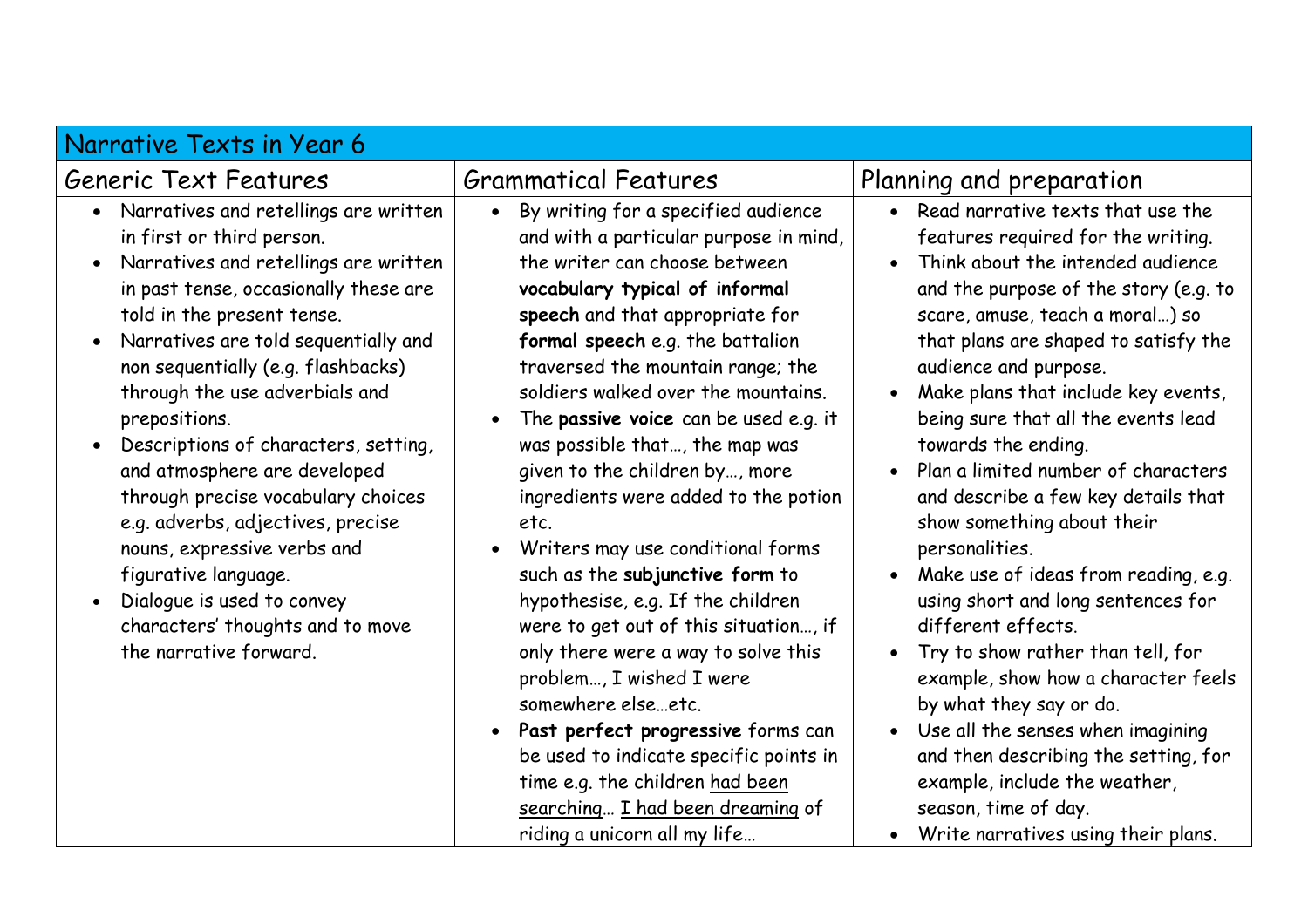| • Create cohesion across paragraphs<br>using a wider range of cohesive<br>devices such as organisational<br>features, pronouns, nouns and<br>adverbials. Or by choosing to use<br>repetition or ellipses for effect.<br>Colons, semi-colons and dashes can<br>$\bullet$<br>be used to separate and link ideas.<br>Alan Peat sentences:<br>$\bullet$<br>De: De sentences<br>Adjectives, same adjective<br>sentences<br>3 bad- dash question sentences<br>Some ; other sentences<br>Irony sentences<br>One word, one phrase definition<br>Imagine; 3 examples sentences | • Show how the main character has<br>developed as a result of the<br>narrative.<br>• Edit, proofread and amend their<br>writing based on their own thoughts<br>and those of their peers and<br>teachers.<br>Read their completed narratives to<br>$\bullet$<br>other children. |
|-----------------------------------------------------------------------------------------------------------------------------------------------------------------------------------------------------------------------------------------------------------------------------------------------------------------------------------------------------------------------------------------------------------------------------------------------------------------------------------------------------------------------------------------------------------------------|--------------------------------------------------------------------------------------------------------------------------------------------------------------------------------------------------------------------------------------------------------------------------------|

## Form of Narrative that could be used:

- Stories that use predictable and patterned language
- Traditional and/or folk tales
- Fairy tales
- Stories set in familiar settings
- Retellings of stories heard and read
- Retelling simple stories in different ways (extending the narrative; using technology; rewriting narrative poems as prose, turning prose into a script or vice versa etc.)
- Modifying well-known stories (changing a character; amending the ending; changing the setting etc.)
- Stories set in historical contexts
- Myths and legends
- Stories with flashbacks
- Stories set in fantasy words